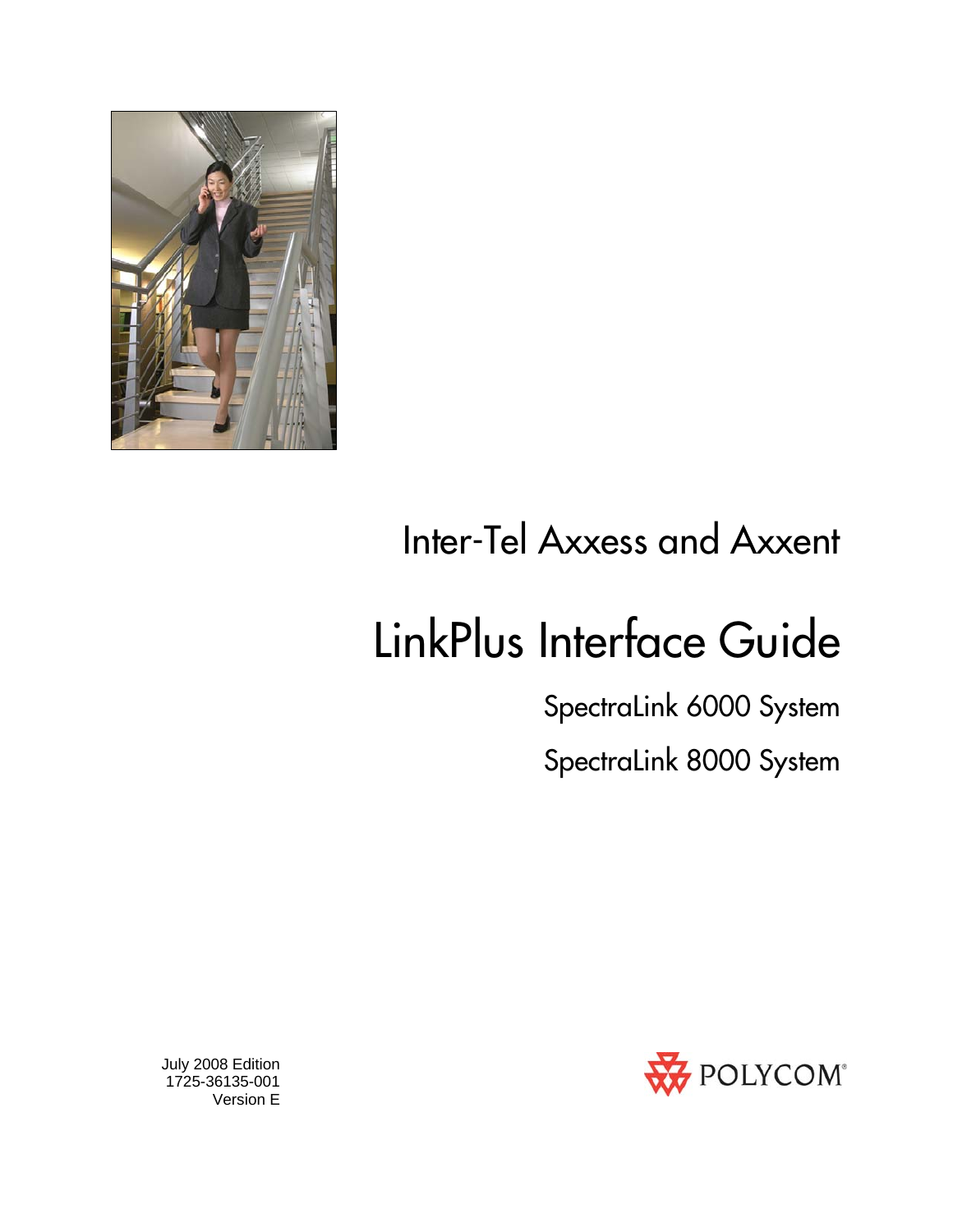#### Trademark Information

Polycom® and the logo designs SpectraLink® LinkPlus Link NetLink SVP

Are trademarks and registered trademarks of Polycom, Inc. in the United States of America and various countries. All other trademarks used herein are the property of their respective owners.

#### Patent Information

The accompanying product is protected by one or more US and foreign patents and/or pending patent applications held by Polycom, Inc.

#### Copyright Notice

Copyright © 1998 to 2008 Polycom, Inc.

All rights reserved under the International and pan-American copyright Conventions.

No part of this manual, or the software described herein, may be reproduced or transmitted in any form or by any means, or translated into another language or format, in whole or in part, without the express written permission of Polycom, Inc.

Do not remove (or allow any third party to remove) any product identification, copyright or other notices.

Every effort has been made to ensure that the information in this document is accurate. Polycom, Inc. is not responsible for printing or clerical errors. Information in this document is subject to change without notice and does not represent a commitment on the part of Polycom, Inc.

#### **Notice**

Polycom, Inc. has prepared this document for use by Polycom personnel and customers. The drawings and specifications contained herein are the property of Polycom and shall be neither reproduced in whole or in part without the prior written approval of Polycom, nor be implied to grant any license to make, use, or sell equipment manufactured in accordance herewith.

Polycom reserves the right to make changes in specifications and other information contained in this document without prior notice, and the reader should in all cases consult Polycom to determine whether any such changes have been made.

No representation or other affirmation of fact contained in this document including but not limited to statements regarding capacity, response-time performance, suitability for use, or performance of products described herein shall be deemed to be a warranty by Polycom for any purpose, or give rise to any liability of Polycom whatsoever.

#### Contact Information

Please contact your Polycom Authorized Reseller for assistance.

Polycom, Inc. 4750 Willow Road, Pleasanton, CA 94588 [http://www.polycom.com](http://www.polycom.com/)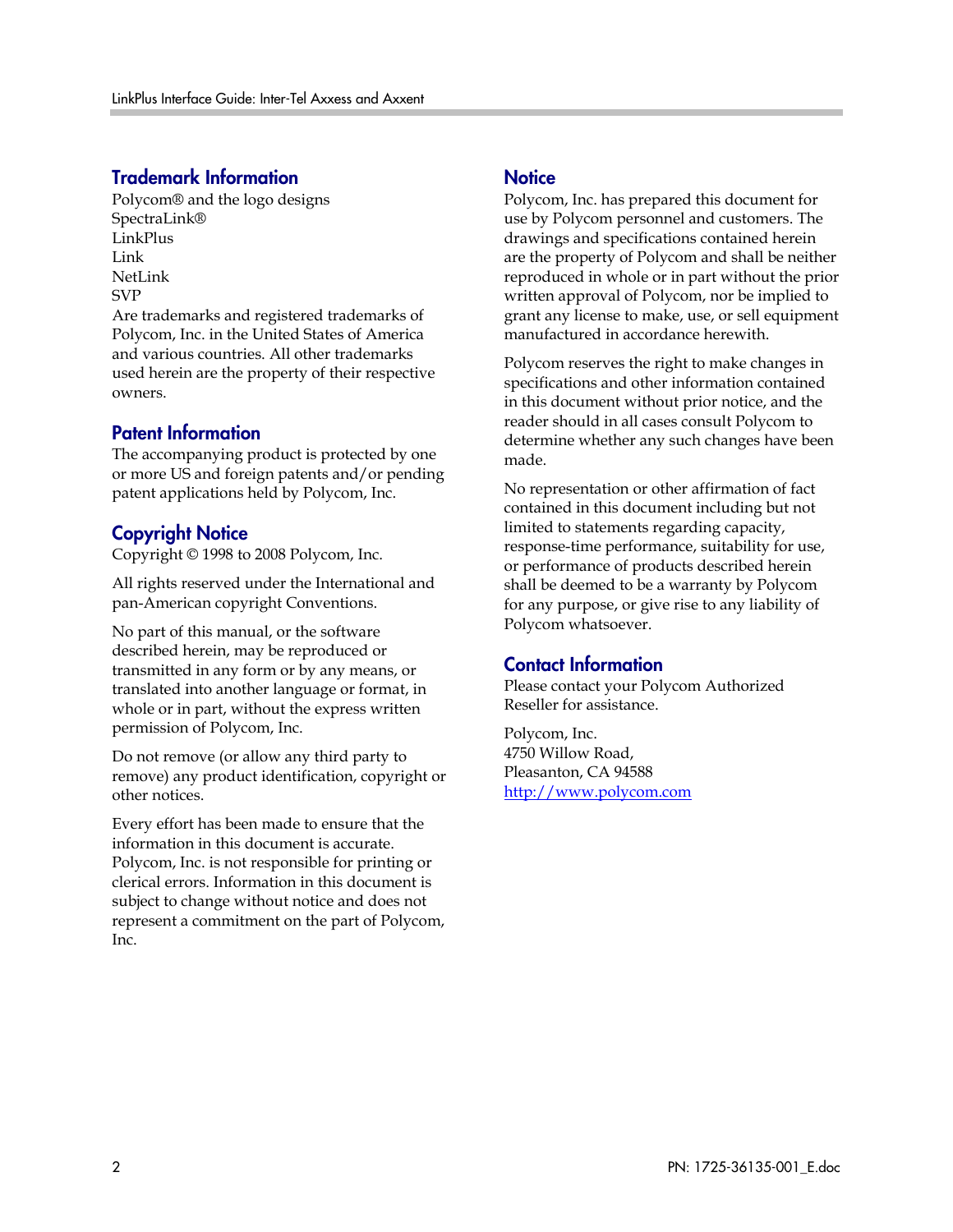# About this Guide

Polycom is the market leader in multi-cellular wireless telephone systems for the workplace. We manufacture a range of products to suit any size installation. All Polycom products use our LinkPlus digital integration technology to integrate with various digital switch platforms. Using LinkPlus technology, Wireless Telephones (handsets) emulate digital telephone sets to deliver advanced capabilities such as multiple line appearances and LCD display features. This document explains the programming or administration required to use the host digital switch with the following Polycom products:

### SpectraLink 6000 System – SpectraLink 6300 MCU

The SpectraLink 6300 MCU supports up to 3,200 Handsets and up to 1,000 Base Stations. Up to 25 shelves can be interconnected for maximum system capacity.

### SpectraLink 6000 System – SpectraLink 6100 MCU

Designed for smaller installations supporting up to 64 handsets and up to 16 Base Stations. Up to four MCU controllers can be interconnected for maximum system capacity.

### SpectraLink 8000 Telephony Gateway

The SpectraLink 8000 Telephony Gateway is a wireless telephony product that provides high quality packetized voice communications using the Internet Protocol (IP).



Different models of SpectraLink Wireless Telephones vary in functional capabilities. This document covers the basic operational features of all handsets. However, certain handset or PBX features may not be supported by your emulation.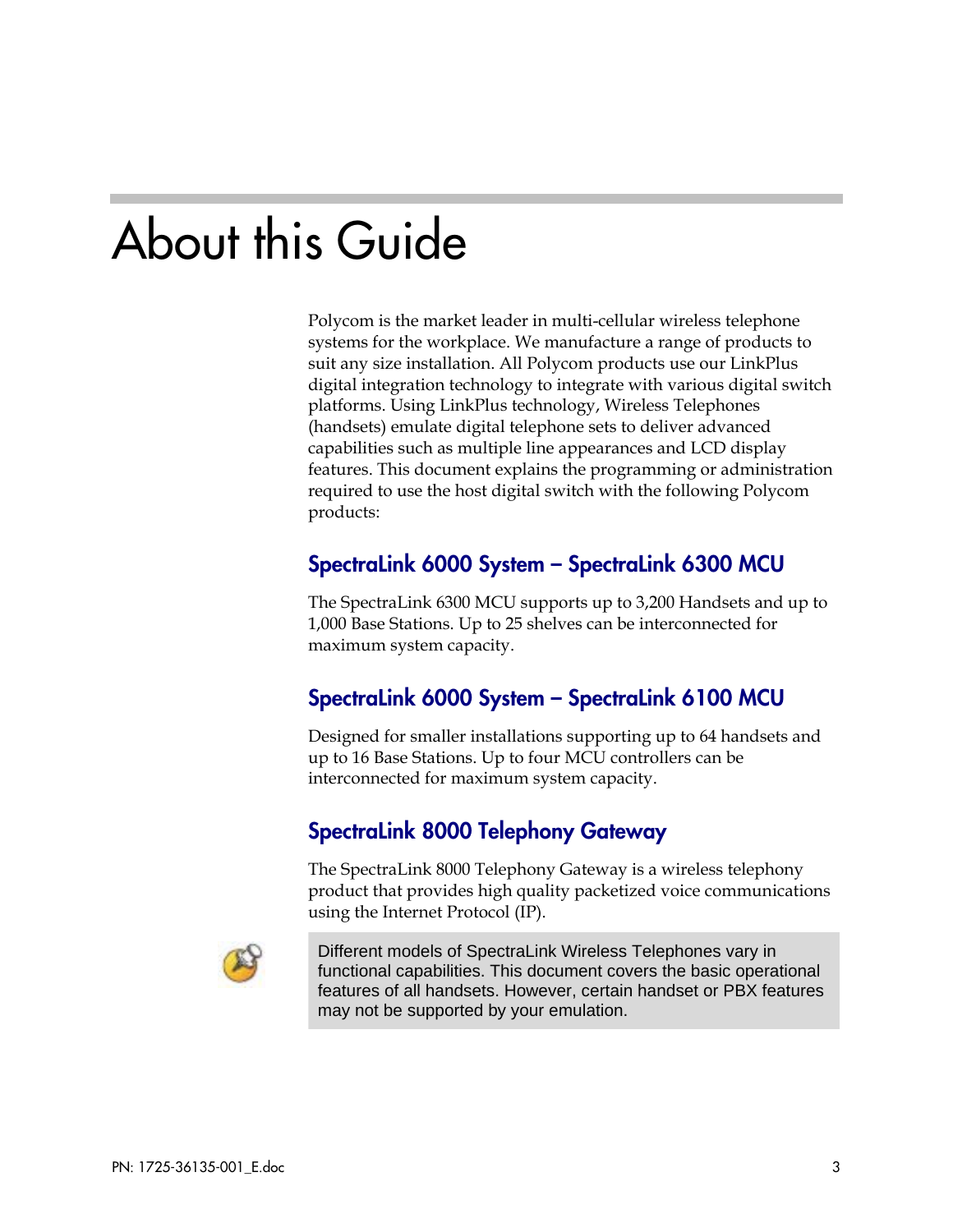## Related Documents

*SpectraLink 6300 MCU : Operator's Console* (1725-36125-001)

*SpectraLink 6100 MCU: Installation and Operation* (1725-36097-001)

*SpectraLink 6020 Wireless Telephone and Accessories User Guide*  (1725-36092-001)

Available at

[http://www.polycom.com/usa/en/support/voice/proprietary\\_wire](http://www.polycom.com/usa/en/support/voice/proprietary_wireless/proprietary_wireless.html) [less/proprietary\\_wireless.html](http://www.polycom.com/usa/en/support/voice/proprietary_wireless/proprietary_wireless.html)

*SpectraLink 8000 Telephony Gateway: Administration Guide for SRP*  (1725-36028-001)

*SpectraLink 8020/8030 Wireless Telephone and Accessories User Guide*  (1725-36023-001)

*SpectraLink e340/h340/i640 Wireless Telephone: Configuration and Administration (SRP)* (72-1065-09)

Available at <http://www.polycom.com/usa/en/support/voice/wi-fi/wi-fi.html>

*Telephone Switch Interface Matrix* (1725-36128-001)

Available at [http://www.polycom.com/usa/en/support/voice/wi](http://www.polycom.com/usa/en/support/voice/wi-fi/pbx_integration.html)[fi/pbx\\_integration.html](http://www.polycom.com/usa/en/support/voice/wi-fi/pbx_integration.html)

## Customer Support

Polycom wants you to have a successful installation. If you have questions please contact the Customer Support Hotline at (800) 775-5330. The hotline is open Monday through Friday, 6 a.m. to 6 p.m. Mountain time.

For Technical Support: [technicalsupport@polycom.com](mailto:technicalsupport@polycom.com)

For Knowledge Base: <http://www.polycom.com/usa/en/support/voice/voice.html>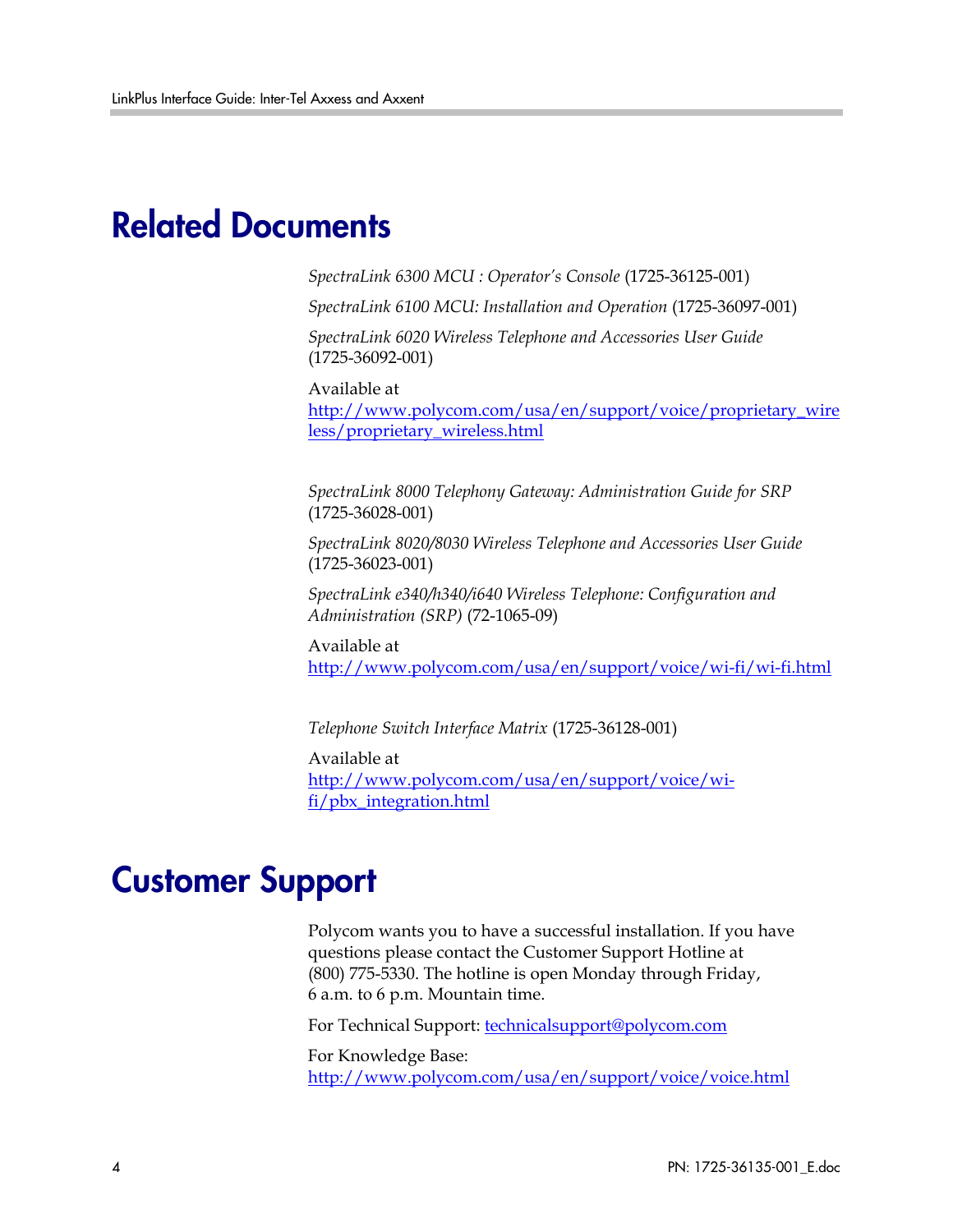# Icons and Conventions

This manual uses the following icons and conventions.



Caution! Follow these instructions carefully to avoid danger.



Note these instructions carefully.

Label This typeface indicates a key, label, or button on SpectraLink hardware.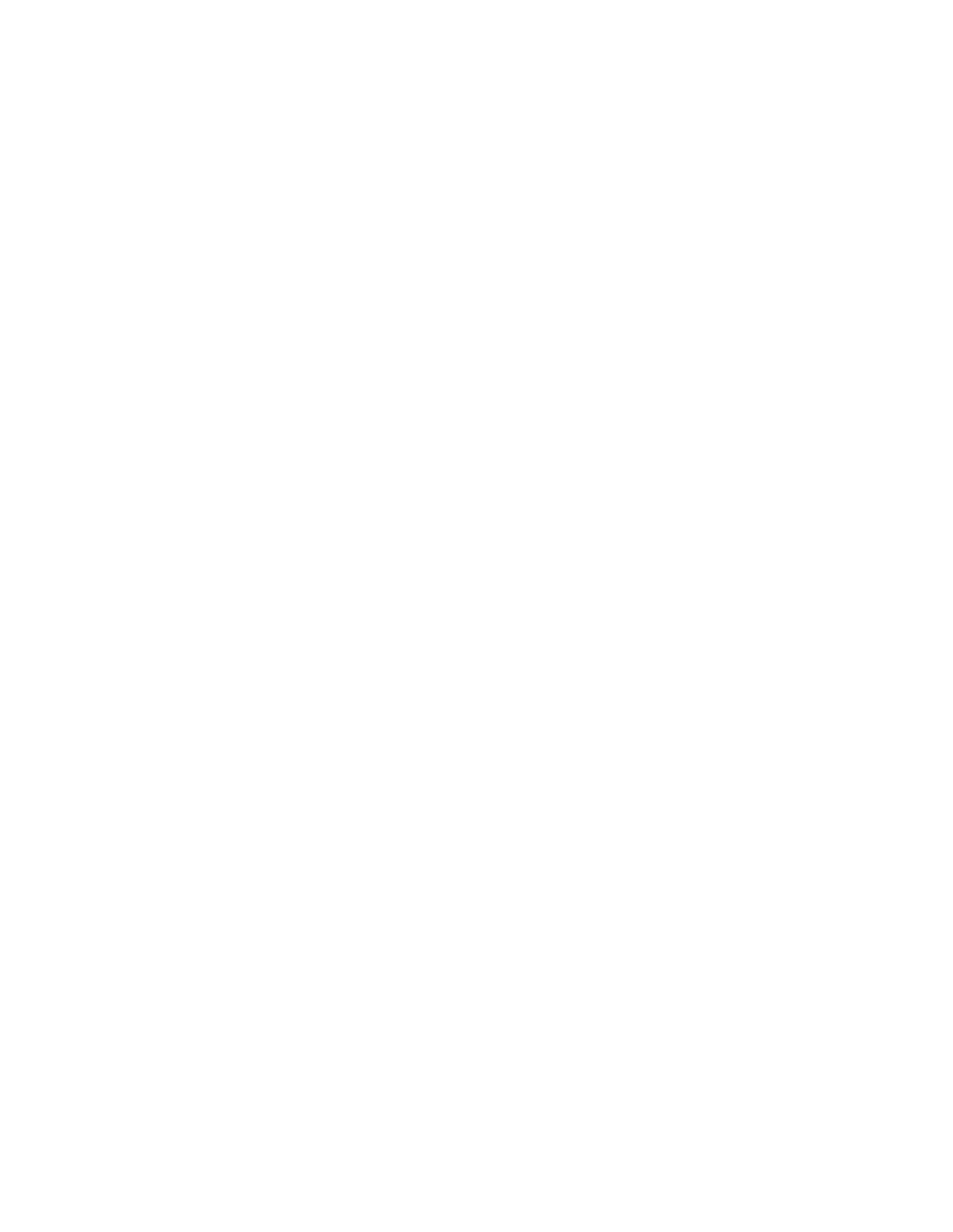# Plan the Interface

The system administrator programs the telephone system for use with the Wireless Telephone System using the normal administration terminal or procedures. Programming can be done after the handsets are registered.

Recommended programming includes assigning extension numbers to the handsets and programming features on the telephone system so they are easily accessible from the handsets.

For analog interfaces, macro codes are in the document relating to configuring the system. See *SpectraLink 6300 MCU: Operator's Console*, *SpectraLink 6100 MCU: Installation and Operation*, or *SpectraLink 6100 MCU: Installation and Operation*.

The following information will help the system administrator set up the SpectraLink Wireless Telephones to operate in a way that feels familiar and comfortable to users.

## Plan Programming

Digital Interface programming for the Wireless Telephone System will be faster if it is planned in advance by verifying the parameters and features on the current telephone system and wired phones. The system administrator must assign extension numbers to the handsets and plan the functions (trunk access, toll restrictions, system features, ringing options etc.) to be programmed for the handsets.

One of these scenarios concerning how the handsets are programmed should apply to this site:

- All handsets are programmed alike: All handsets will be programmed exactly the same. Depending on the capabilities of the switch, the system administrator can often program one handset and use it as a model for all other handsets.
- Groups of handsets are programmed alike: handsets are grouped into classes that are programmed alike. Depending on the capabilities of the switch, the system administrator can program

1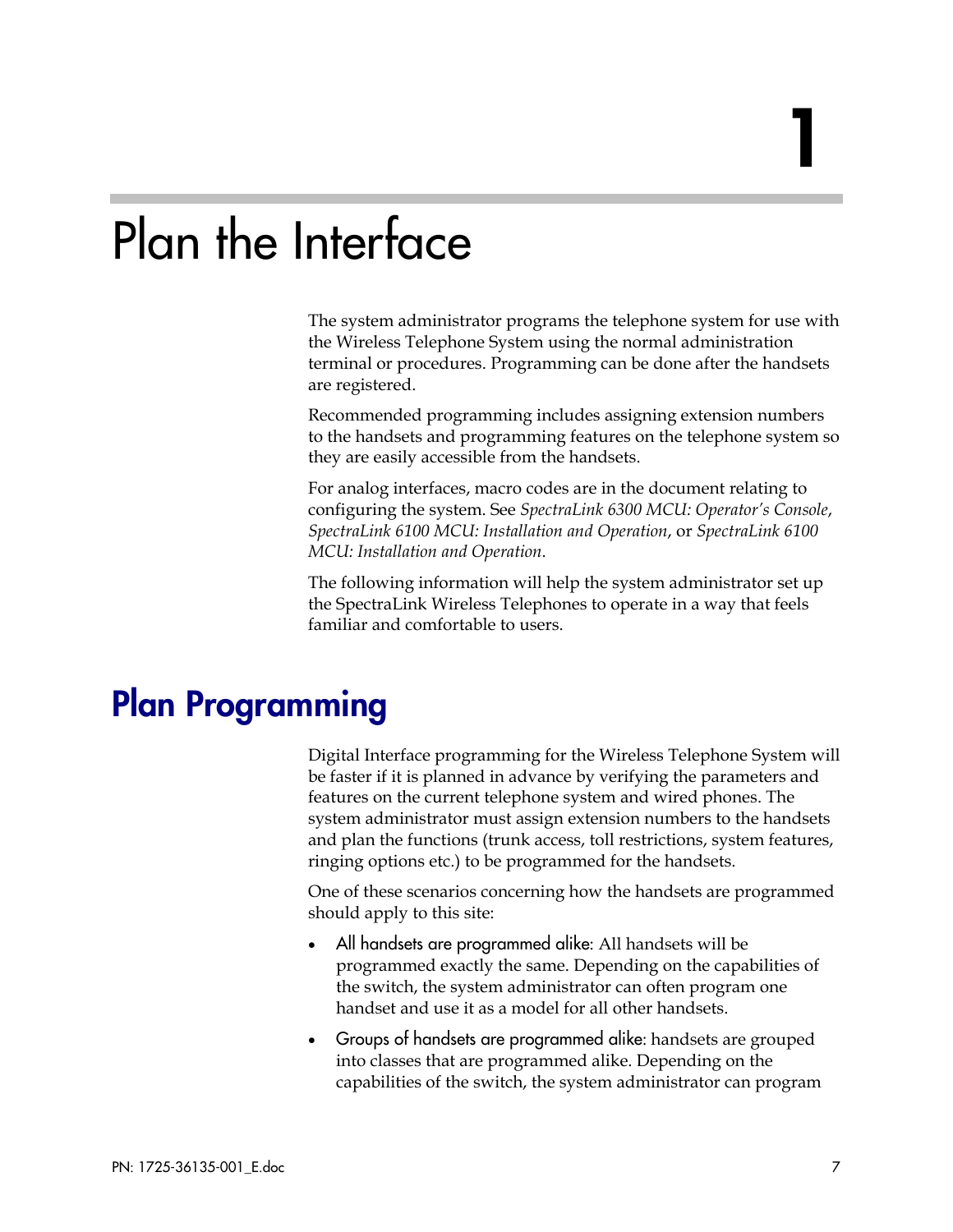"model" handsets then use the model as a template to program the other handsets.

All handsets are different: All handsets are programmed differently, so each handset will be programmed individually.

Before installation, the parameters of the wired phones should be verified to plan the parameters required for the handsets.

#### Extension assignment

What extension numbers will be assigned to the handsets?

#### Outgoing trunk access

Which trunk group will be selected when the user goes off-hook?

#### System forwarding

If this system supports forwarding, what is the forwarding path and forwarding conditions for this telephone? Does it belong to a hunt group?

#### Toll restrictions

To which toll restriction class of service should this station be assigned?

#### **Mailboxes**

What are the parameters of this station's voice mailbox ?

#### Programmable keys

Determine which features, if any, should be programmed on the handsets. These assignments may emulate assignments on the user's wired set.

If possible, identify a wired set that is programmed exactly or close to the way the handsets should be programmed. This set can be used to copy the programming to the new handsets.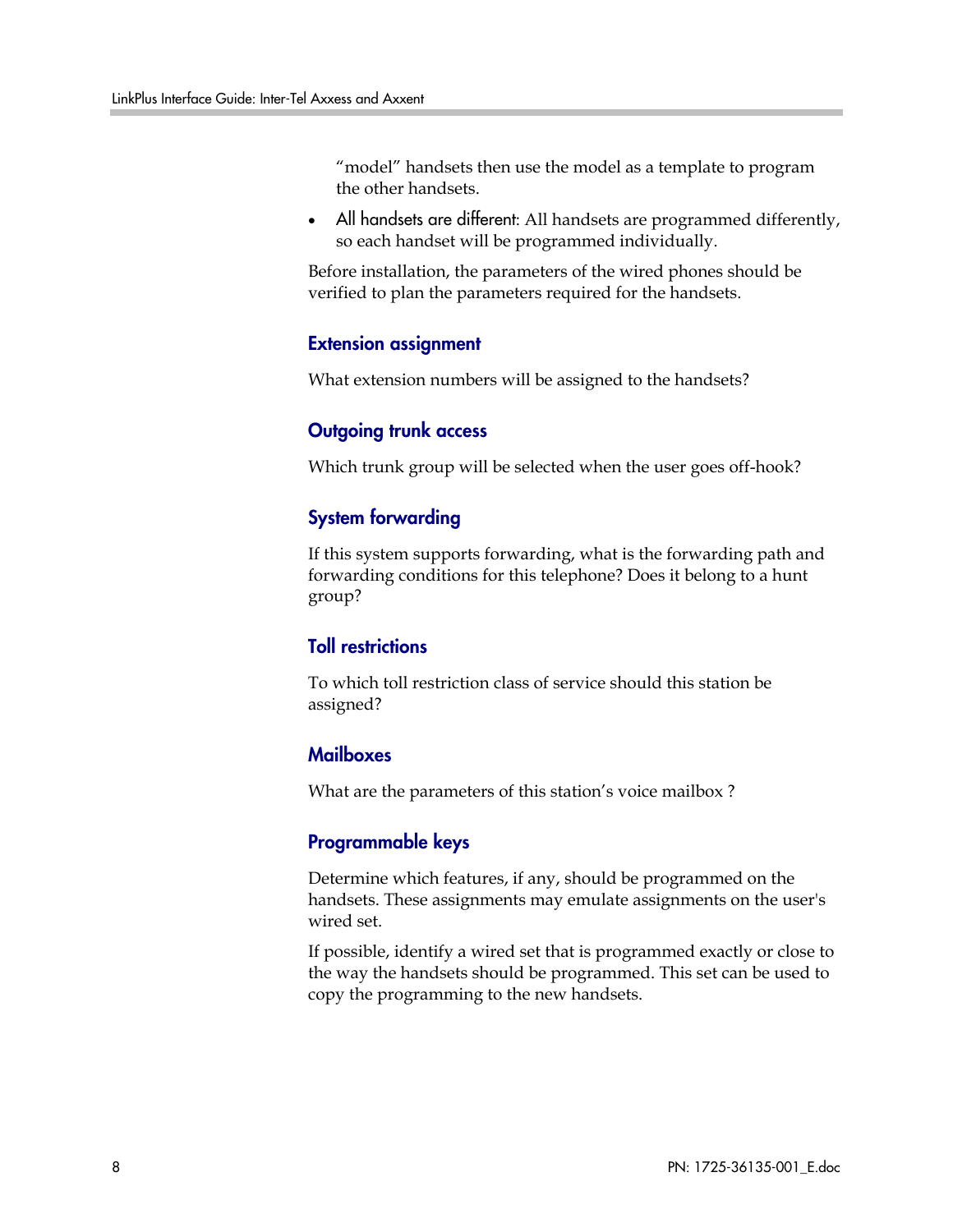## Assign Extension Numbers

The wire contractor should inform the system administrator which port numbers have been designated for the handsets.

The system administrator may use the Extension Assignments Worksheet at the end of this document to track the port numbers, extensions, users, and features assigned to handsets.

## The Wireless Telephone Display

The SpectraLink Wireless Telephone will display the telephone number as it is dialed.

 Certain characters may be used by the system that are not implemented in the handset. Flashing characters are not implemented on the handset, nor is rolling or scrolling of text.

Although some desksets do not have a display, any display information sent by the system will be displayed on the handset.

### Handset indicators

Line indicators are associated with line access keys. Status indicators or icons are associated with voicemail, low battery function, other functions, and service interruption. A left or right arrow is displayed when the screen can be toggled either left or right to display more characters.

The handset icons indicate trunk or intercom usage. The following table outlines the line icons and their related Digital Keyset LED indication.

| <b>Handset Icon</b> | <b>Description</b>                                                      | <b>Keyset LED Equivalent</b> |  |
|---------------------|-------------------------------------------------------------------------|------------------------------|--|
| Off                 | On hook or not in use                                                   | Off                          |  |
| On Steady           | II/C or Trunk in use                                                    | Slow Blink or Steady Light   |  |
| <b>Slow Blink</b>   | I/C or Trunk is re-calling from Medium Blink<br><b>Hold or Transfer</b> |                              |  |
| <b>Fast Blink</b>   | I/C or Trunk is ringing or<br>camped on                                 | <b>Fast Blink</b>            |  |
| <b>Wink</b>         | I/C or Trunk is on Hold                                                 | <b>Flutter</b>               |  |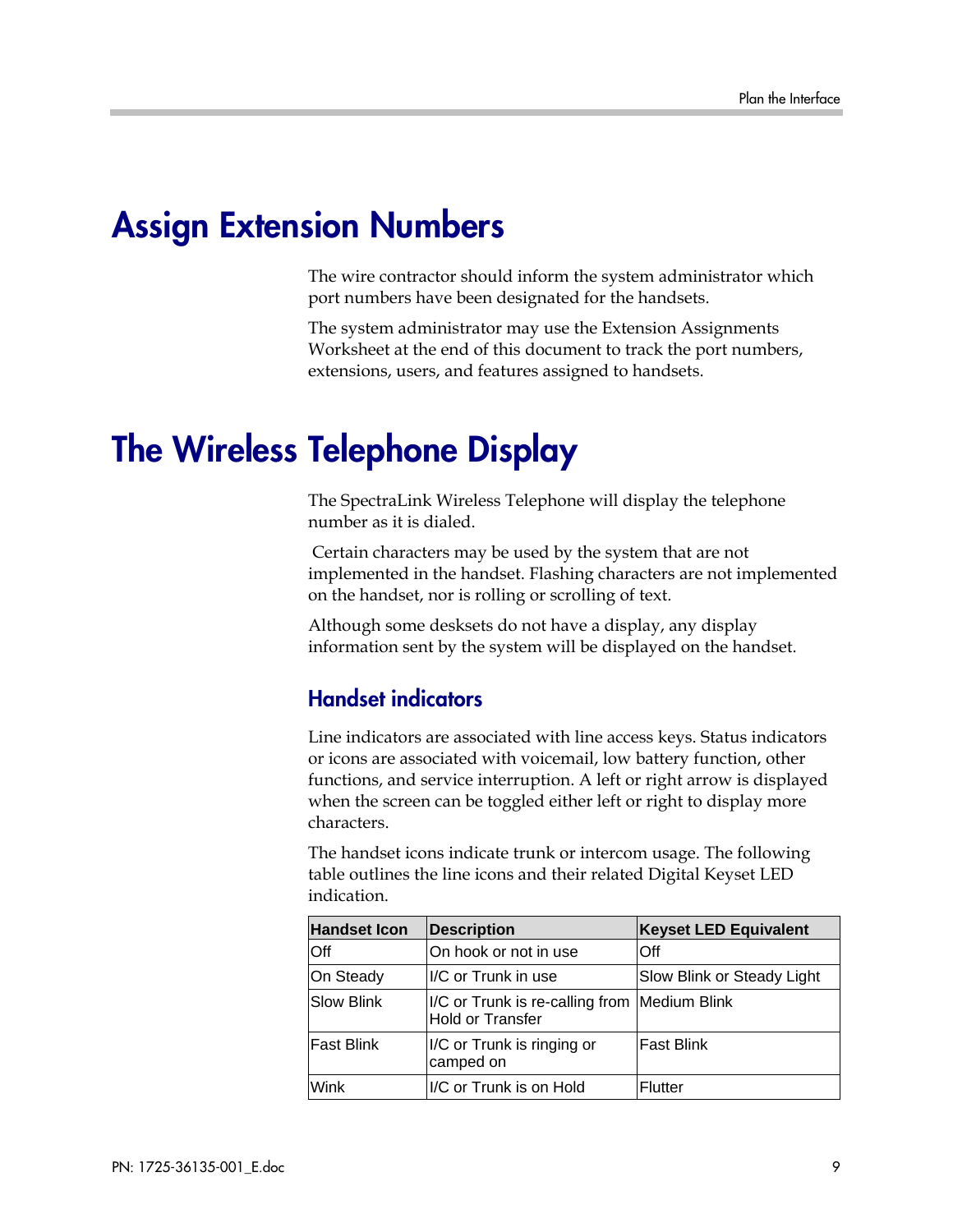## Feature Programming Requirements

When planning the interface, the following information must be taken into account:

#### Line sequences

The handset uses two types of key sequences to access PBX features and multiple lines. Line sequences are those where the user presses the LINE key and then a number key. The key-map design designates "line" keys that should be programmed for line appearance so that they correspond to line sequences on the handset.

The LINE icon on the handset will reflect activity on the corresponding deskset key. For this reason, it is recommended that line appearance keys be used only for line access. If only one line is assigned to a particular handset, leave the other designated line keys identified on the key maps unassigned. The corresponding handset  $LINE + key$ sequences will then have no function.

#### Function sequences

Function sequences are those where the handset user presses the FCN key and then a number key. Designated "function" deskset keys programmed to system features such as Transfer and Conference may have their corresponding menu items display on the handset function menu. See the key-map diagram for the function keys that are available for feature programming.

### Function Menu Programming

#### SpectraLink 6300 MCU

The function menu text defaults for the handsets associated with the SpectraLink 6300 MCU can be changed via the SpectraLink Operator's Console.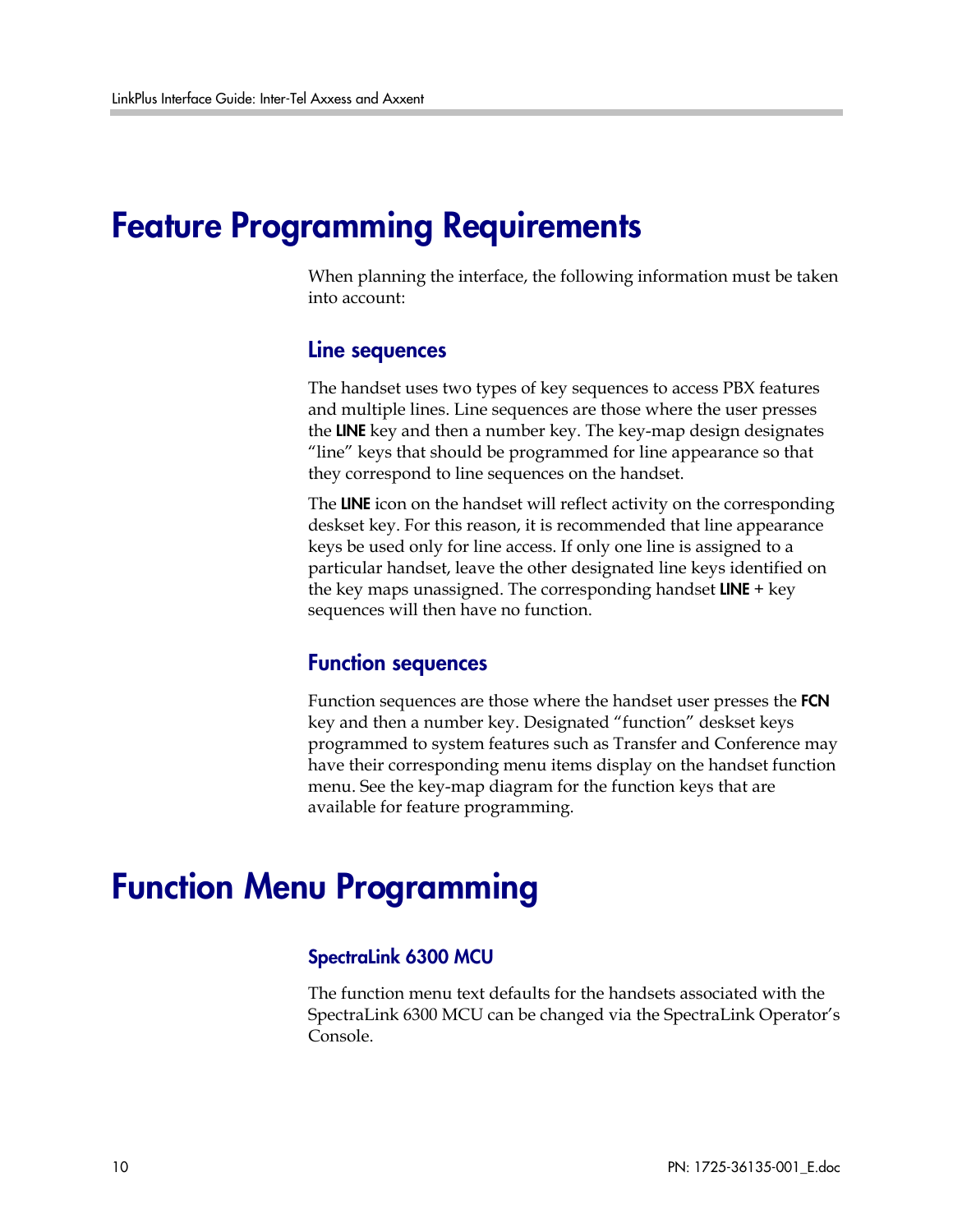#### SpectraLink 6100 MCU

For the SpectraLink 6100 MCU, the handset function menu text can only be changed via remote configuration through the services of Polycom's Customer Support.

#### SpectraLink 8000 Telephony Gateways

Function menu text options can be changed in the Administration Console of the SpectraLink 8000 Telephony Gateways.

#### Hold

The Hold feature should be programmed to the Hold key as shown on the key-map diagrams so that when the **Hold** key or softkey is pressed on the handset, the call is placed on hold.

#### **Mute**

The handset Mute function is hard-coded to  $FCN + 1$  on the  $PTB4xx$ handset. This function sequence is recommended, but the system administrator can assign the Mute function to any available function key sequence or leave the function unassigned. The SpectraLink 6000 and SpectraLink 8020/8030 Wireless Telephones use a Mute softkey.

#### Voicemail

The message-waiting icon on the handset is activated with the message indication of the deskset. The voicemail feature on the deskset must be assigned to the feature key as shown in the key-map diagrams. Do not assign any other feature to this key, since the associated LED is directly mapped to the message-waiting icon on the handset. This LED assignment must be used in order to support the message-waiting icon. Using this key for any other feature or for line access could cause unacceptable system performance.

#### **Speakerphone**

If a handset such as the PTB 4xx has no speaker, speakerphone function and functions that require the use of the volume keys will not be made available on the handset. In such a case, disable all speakerphone features, particularly any hands-free features that activate the speaker with the telephone on-hook.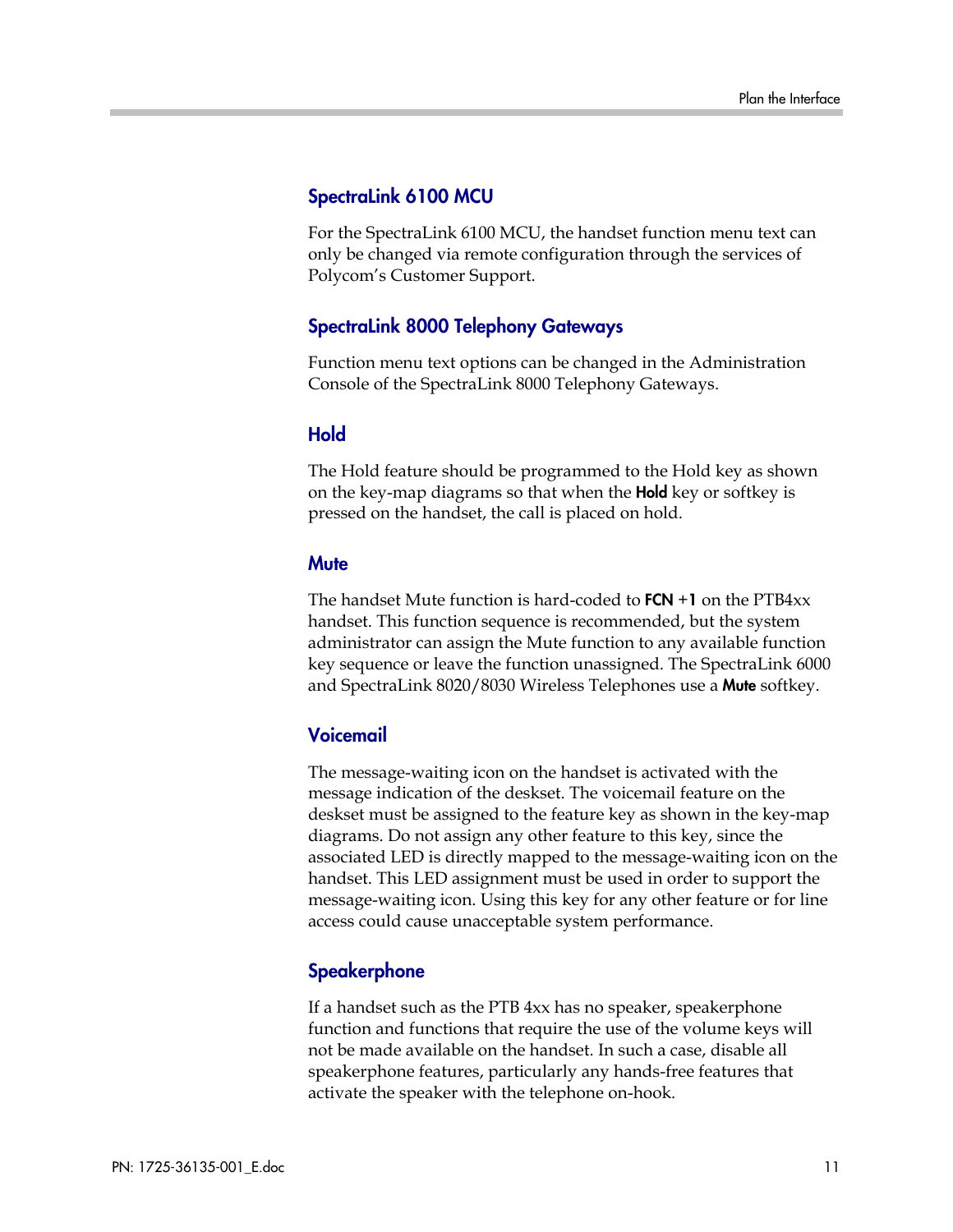#### Ring types

Handset ring types (soft, normal, vibrate, etc.) are programmed by the handset user and are not accessible or changeable by the system switch. Whenever possible the audible ringer on the handset will follow the cadence provided by the system switch. Call progress tones provided by the host system will be passed through to the handset.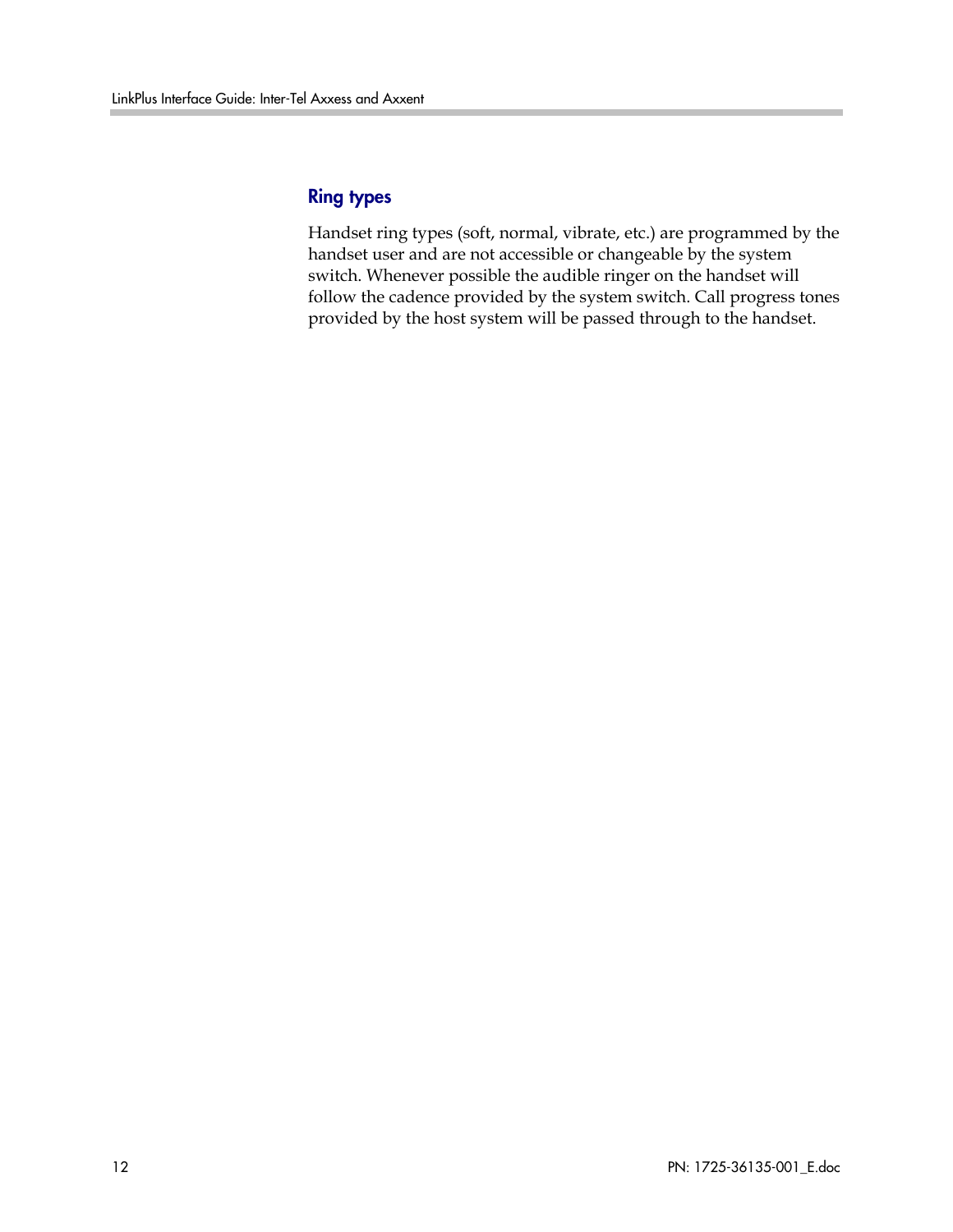# Interface Implementation

This section describes the recommended programming to use the Wireless Telephone System with an Inter-Tel Axxess or Axxent System. The procedures assume:

- The Axxess or Axxent system is installed and operational in an approved configuration. See the Telephone Switch Interface Matrix document for tested configurations.
- A trained Inter-Tel technician or system administrator will be on site with the SpectraLink installer to program the system.
- The SpectraLink 6000 System or SpectraLink 8000 Telephony Gateway is installed and the handsets are available for programming.



The Inter-Tel Axxess digital interface to the SpectraLink 6000 System is licensed for use in the U.S. and Canada only

# Set the Switch Interface Type

#### SpectraLink 6100 MCU

The SpectraLink 6100 Master Control Unit requires the switch interface type to be configured using the front panel buttons. The configuration procedures are detailed in *SpectraLink 6100 MCU: Installation and Operation*.

### SpectraLink 6300 MCU

When configuring the SpectraLink 6300 MCU, the PBX interfaces are available as sub-menu selections when defining the Interface Module type using the SpectraLink 6300 MCU Operator's Console. Refer to *SpectraLink 6300 MCU: Operator's Console* for details on configuring the Interface Modules.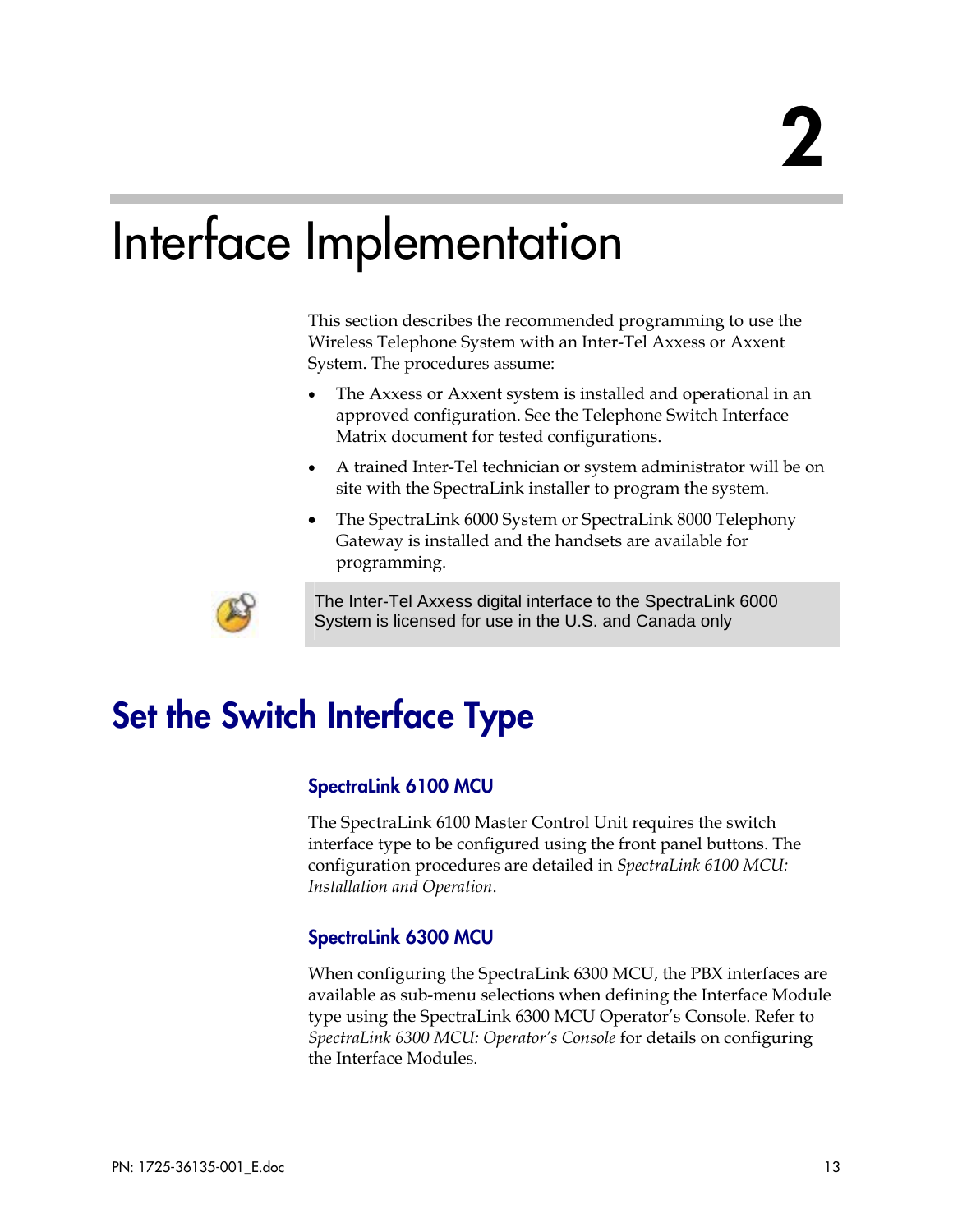#### SpectraLink 8000 Telephony Gateways

Connect to the SpectraLink 8000 Telephony Gateway using the serial or modem interface. From the Main Menu, choose Gateway Configuration. Scroll to Telephone Switch Type and press enter to change this field, from the Submenu of PBX types, select Inter-Tel Axxess or Axxent. Refer to *SpectraLink 8000 Telephony Gateway: Administration Guide for SRP* for details on configuring the Telephone Switch Type.

# Key-mapping the Handset to Emulate Standard Digital Keyset Functionality



Standard Digital Keyset Key-mapping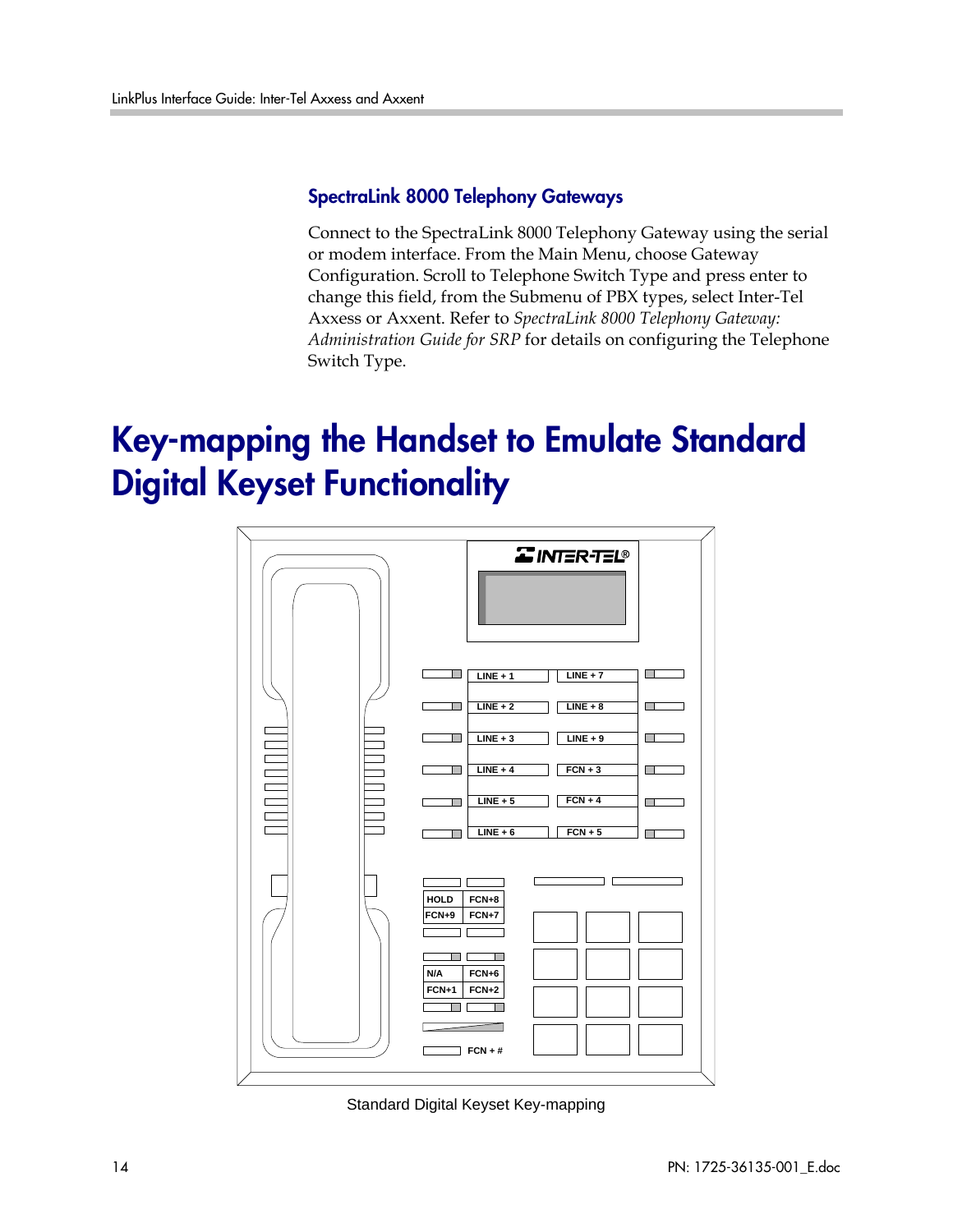The FCN [number] and LINE [number] labels represent the key sequence on the handset mapped to the corresponding key on the desk set.

The handset function menu default settings are shown in the table below; these may be changed as described above in *Function Menu Programming*. Some of these functions (Mute, Redial, Forward, etc.) are activated by softkeys or FCN menu options on the SpectraLink 6000 and SpectraLink 8020/8030 Wireless Telephones.

| $FCN + 1$ | <b>MUTE</b>  | $FCN + 2$                                                       | <b>FWD</b>        |  |
|-----------|--------------|-----------------------------------------------------------------|-------------------|--|
| $FCN + 5$ | <b>CNF</b>   | $FCN + 6$                                                       | MSG               |  |
| $FCN + 7$ | REDL         | $FCN + 8$                                                       | <b>TRANS</b>      |  |
| $FCN + 9$ | <b>SYSPD</b> | $FCN +$ *                                                       | <b>EXIT MENUS</b> |  |
| $FCN + #$ | <b>SPCL</b>  | (The Cancel function is mapped to<br>$FCN + *$ on the handset.) |                   |  |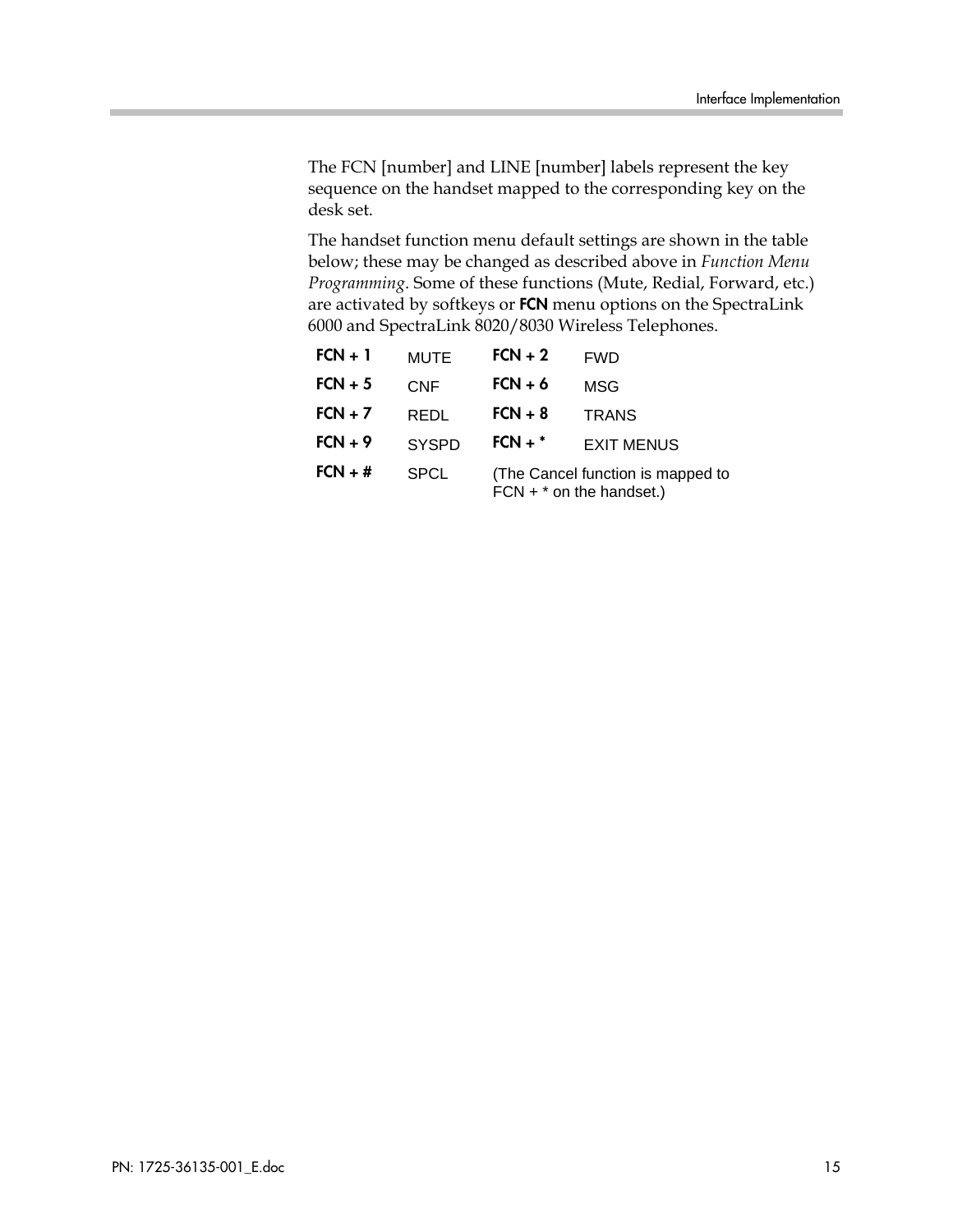### Program Axxess or Axxent

Program the Inter-Tel system for use with the Wireless Telephone System using the Axxess PAL software package that is loaded on your programming PC.

### Copy settings from a wired set

If possible, copy the settings from an existing wired telephone with similar features and keys to create a "template" handset. Once this is done, you can program additional options on one handset, then copy the programming to other handsets or groups of handsets.

### Station features for handset

Program the features and keys on the handset in the Individual Station Programming area on your programming PC. Program the following as required for the parameters required on the handsets: Account Codes, Mailboxes, Miscellaneous Flags, Miscellaneous Port Information, Miscellaneous Station Information, Programmable Keys, Special Purpose Station, System Forwarding, Toll Restrictions, and Voicemail Information.

- Keyset Map: Select the standard key set map.
- Ring Intercom: This feature must be enabled. The default is no; change to yes.
- Shared Speakerphone: Disable this feature if it is not supported on the handset.

### Copy programming

After the handset or handsets have been programmed, use the copy function to copy the programming to all "like" handsets. The installer can now test the handsets.